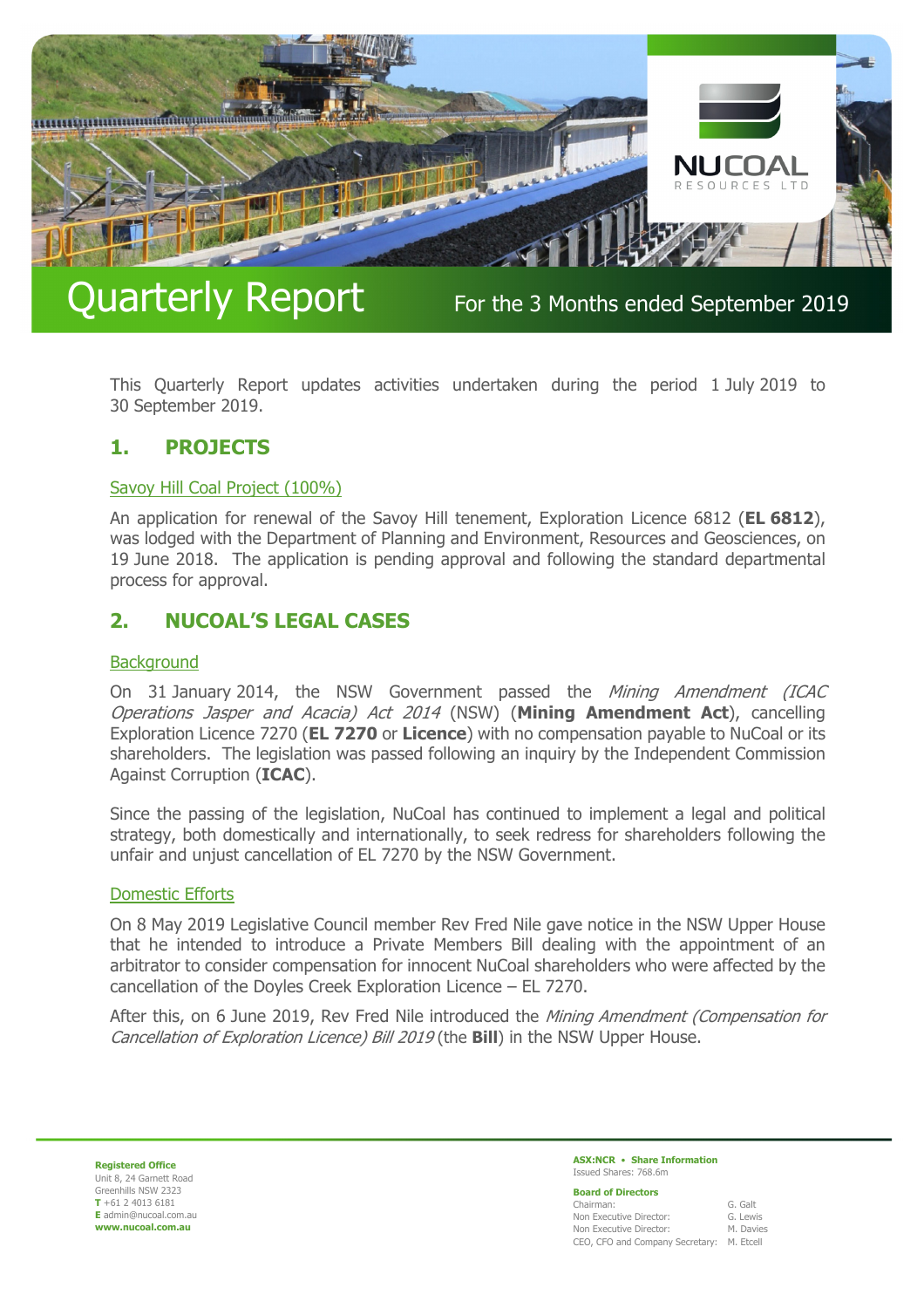The Bill was referred to the Standing Committee on Law and Justice (**Standing Committee**) for enquiry and report. As part of the enquiry process, the Standing Committee accepted public submissions until 31 July 2019. Following a formal invitation from the Standing Committee, the Company lodged a submission on behalf of shareholders on 23 July 2019.

The Company's submission aimed to assist the Standing Committee's consideration of the Compensation Bill by providing relevant details about:

- NuCoal and the Licence;
- the Mining Amendment (ICAC Operations and Acacia) Act 2014 (NSW) (the Mining Amendment Act);
- the financial and emotional impacts on NuCoal's shareholders caused by the Mining Amendment Act;
- why the proposed Compensation Bill is appropriate; and
- why the Compensation Bill should be supported by the Parliament of NSW.

After the submission process, the Standing Committee invited the Company, along with a number of other individuals who also lodged a submission, to attend a public hearing. The public hearing was held on 9 August 2019 and the Directors appeared on behalf of the Company.

During the hearing, there were a number of questions taken on notice due to the level of detail requested by the Standing Committee. The Company prepared a detailed response to the questions taken on notice which was finalised and submitted to the Standing Committee on 6 September 2019.

The Standing Committee on Law and Justice tabled its report with the Clerk of the Parliaments on 30 October 2019. The report was made publicly available via the Standing Committee website on the same day.

As outlined in the report, the Committee has provided the following recommendations:

- **Recommendation 1** That the Mining Amendment (Compensation for Cancellation of Exploration Licence) Bill 2019 not proceed in its current form.
- **Recommendation 2** That the NSW Government address the outstanding matters raised during this inquiry, where appropriate, including the issue of compensation for innocent shareholders.

NuCoal is considering the contents of the report in further detail. The Company notes that it has identified a number of references in the report that do not appropriately reflect the outcomes of subsequent legal judgements in the Supreme Court of NSW and will look to correct these matters.

NuCoal will continue to progress the matter with the NSW Government to ultimately gain compensation for NuCoal and its innocent shareholders.

NuCoal will continue to provide further updates to shareholders, as appropriate.



**Quarterly Report – For the 3 months ended September 2019**  Unit 8, 24 Garnett Road, Greenhills NSW 2323 • **T** +61 2 4013 6181 **E** admin@nucoal.com.au • **www.nucoal.com.au**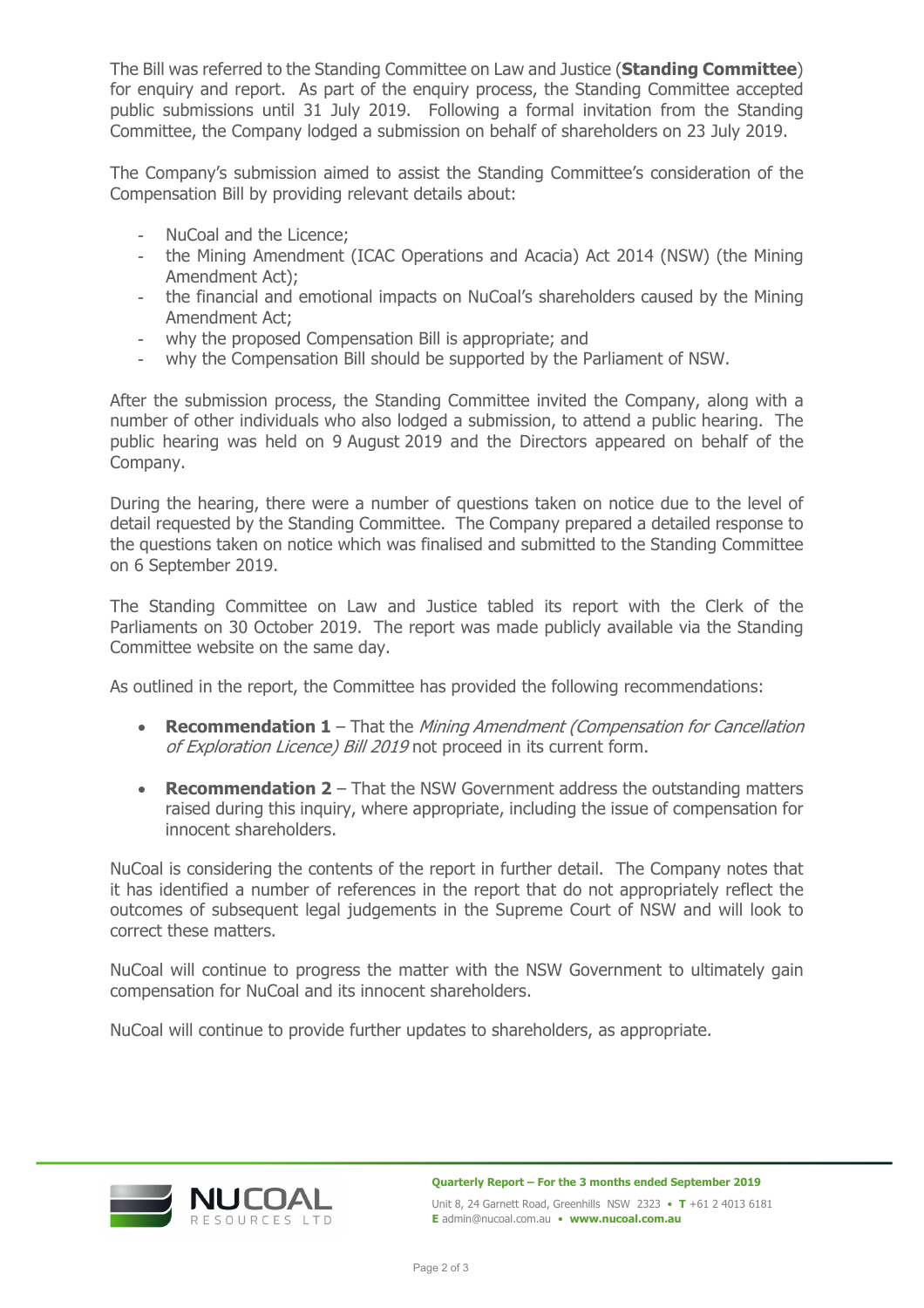# International Efforts

The Company is continuing to pursue claims against the Australian Government on behalf of U.S. shareholders under the Australia US Free Trade Agreement (**AUSFTA**). This potential international action is being progressed with a view to obtaining compensation from the Australian Government for the decision by the NSW Parliament to expropriate EL 7270 without payment of compensation.

With respect to the Compensation Bill – a number of US shareholders lodged individual submissions with the Standing Committee. In addition, the Company is aware that the USTR made fresh representations to DFAT around the time of the Committee hearings which reiterated its ongoing desire to resolve the claims of its NuCoal shareholders under the AUSFTA and which cited the proposed Compensation Bill as a potentially suitable way to resolve the matter.

As previously communicated, shareholders should note that any successful action directly under the AUSFTA will benefit only the shareholders who bring and participate in the action (ie. US shareholders in NuCoal who held shares at the time of expropriation).

# **3. CORPORATE**

Cash and deposits as at 30 September 2019 were A\$3.94 million.

# **4. ADDITIONAL REPORTING REQUIREMENTS**

The following additional information is provided in accordance with ASX Listing Rule 5.3.3.

# Interests in Mining Tenements

The Company held the following mining tenements during the quarter.

| <b>Tenement</b> | Location                    | % interest at Acquired<br>the beginning and/or<br>of the quarter disposed |     | % interest<br>at the end of<br>the quarter |
|-----------------|-----------------------------|---------------------------------------------------------------------------|-----|--------------------------------------------|
| EL 6812         | Savoy Hill, New South Wales | 100                                                                       | N/A | 100                                        |

Beneficial percentage interests held in farm-in or farm-out agreements

NuCoal does not hold any interests in farm-in or farm-out agreements.



**Quarterly Report – For the 3 months ended September 2019** 

Unit 8, 24 Garnett Road, Greenhills NSW 2323 • **T** +61 2 4013 6181 **E** admin@nucoal.com.au • **www.nucoal.com.au**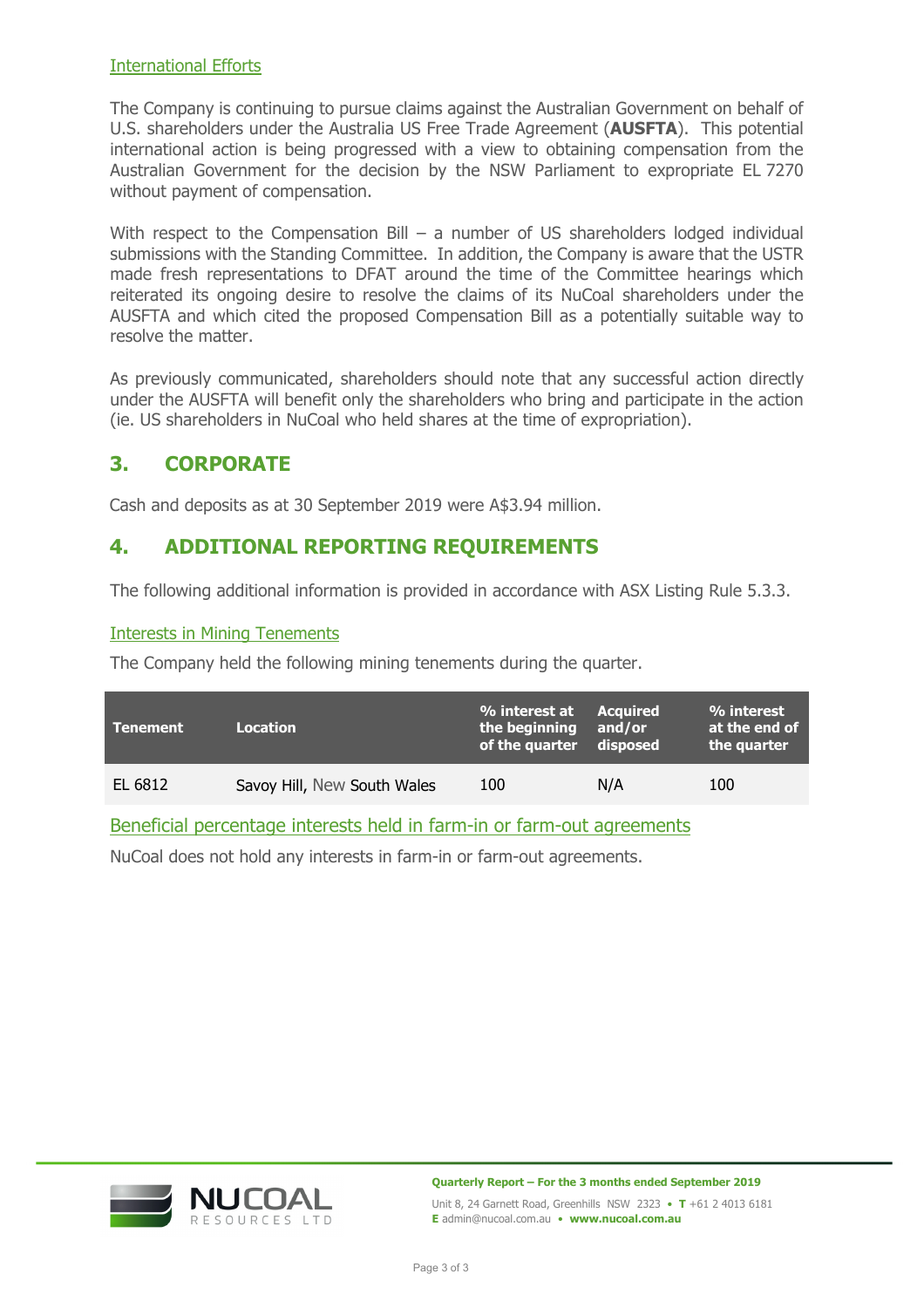*+Rule 5.5*

# **Appendix 5B**

# **Mining exploration entity and oil and gas exploration entity quarterly report**

Introduced 01/07/96 Origin Appendix 8 Amended 01/07/97, 01/07/98, 30/09/01, 01/06/10, 17/12/10, 01/05/13, 01/09/16

| ___ |  |  |
|-----|--|--|
|     |  |  |

NuCoal Resources Ltd

**ABN Quarter ended ("current quarter")**

29 060 352 990 September 2019

|     | <b>Consolidated statement of cash flows</b>       | <b>Current quarter</b><br>\$A'000 | Year to date<br>(three months)<br>\$A'000 |
|-----|---------------------------------------------------|-----------------------------------|-------------------------------------------|
| 1.  | Cash flows from operating activities              |                                   |                                           |
| 1.1 | Receipts from customers                           |                                   |                                           |
| 1.2 | Payments for                                      |                                   |                                           |
|     | exploration & evaluation<br>(a)                   |                                   |                                           |
|     | development<br>(b)                                |                                   |                                           |
|     | production<br>(c)                                 |                                   |                                           |
|     | staff costs<br>(d)                                | (69)                              | (69)                                      |
|     | administration and corporate costs<br>(e)         | (170)                             | (170)                                     |
| 1.3 | Dividends received (see note 3)                   |                                   |                                           |
| 1.4 | Interest received                                 |                                   |                                           |
| 1.5 | Interest and other costs of finance paid          |                                   |                                           |
| 1.6 | Income taxes paid                                 |                                   |                                           |
| 1.7 | Research and development refunds                  |                                   |                                           |
| 1.8 | Other (provide details if material)               |                                   |                                           |
| 1.9 | Net cash from / (used in) operating<br>activities | (238)                             | (238)                                     |

|     | Cash flows from investing activities |  |
|-----|--------------------------------------|--|
| 2.1 | Payments to acquire:                 |  |
|     | property, plant and equipment<br>(a) |  |
|     | tenements (see item 10)<br>(b)       |  |
|     | investments<br>(C)                   |  |
|     | other non-current assets<br>(d)      |  |

+ See chapter 19 for defined terms

*1 September 2016* Page 1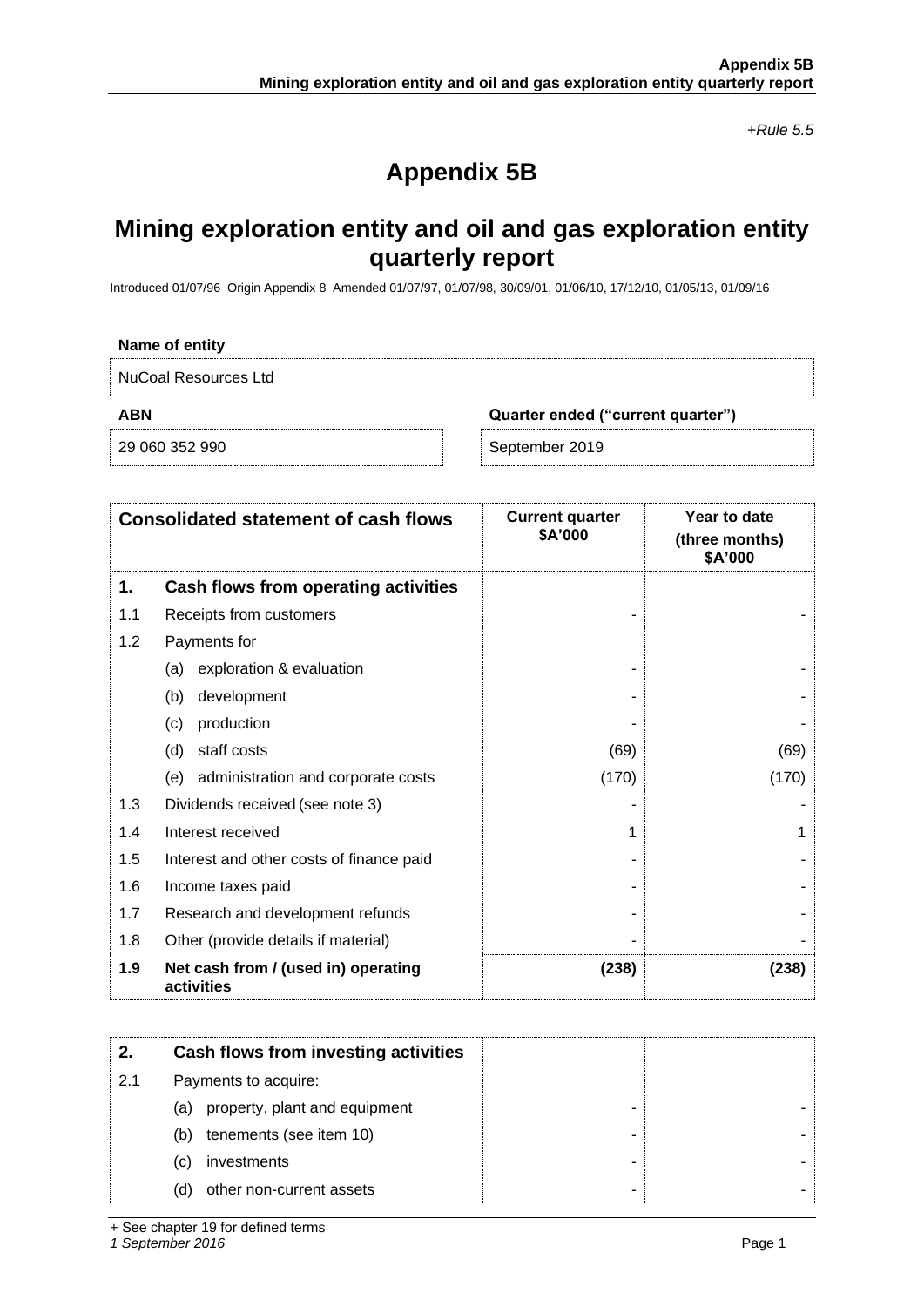|                                                                               | <b>Appendix 5B</b> |
|-------------------------------------------------------------------------------|--------------------|
| Mining exploration entity and oil and gas exploration entity quarterly report |                    |

|     | <b>Consolidated statement of cash flows</b>       | <b>Current quarter</b><br>\$A'000 | Year to date<br>(three months)<br>\$A'000 |
|-----|---------------------------------------------------|-----------------------------------|-------------------------------------------|
| 2.2 | Proceeds from the disposal of:                    |                                   |                                           |
|     | property, plant and equipment<br>(a)              |                                   |                                           |
|     | tenements (see item 10)<br>(b)                    |                                   |                                           |
|     | investments<br>(c)                                |                                   |                                           |
|     | other non-current assets<br>(d)                   |                                   |                                           |
| 2.3 | Cash flows from loans to other entities           |                                   |                                           |
| 2.4 | Dividends received (see note 3)                   |                                   |                                           |
| 2.5 | Other (provide details if material)               |                                   |                                           |
| 2.6 | Net cash from / (used in) investing<br>activities |                                   |                                           |

| 3.   | Cash flows from financing activities                                           |  |
|------|--------------------------------------------------------------------------------|--|
| 3.1  | Proceeds from issues of shares                                                 |  |
| 3.2  | Proceeds from issue of convertible notes                                       |  |
| 3.3  | Proceeds from exercise of share options                                        |  |
| 3.4  | Transaction costs related to issues of<br>shares, convertible notes or options |  |
| 3.5  | Proceeds from borrowings                                                       |  |
| 3.6  | Repayment of borrowings                                                        |  |
| 3.7  | Transaction costs related to loans and<br>borrowings                           |  |
| 3.8  | Dividends paid                                                                 |  |
| 3.9  | Other (provide details if material)                                            |  |
| 3.10 | Net cash from / (used in) financing<br>activities                              |  |

| 4.  | Net increase / (decrease) in cash and<br>cash equivalents for the period |       |       |
|-----|--------------------------------------------------------------------------|-------|-------|
| 4.1 | Cash and cash equivalents at beginning of<br>period                      | 4,180 | 4,180 |
| 4.2 | Net cash from / (used in) operating<br>activities (item 1.9 above)       | (238) | (238) |
| 4.3 | Net cash from / (used in) investing activities<br>(item 2.6 above)       |       |       |
| 4.4 | Net cash from / (used in) financing activities<br>item 3.10 above)       |       |       |
| 4.5 | Effect of movement in exchange rates on<br>cash held                     |       |       |
| 4.6 | Cash and cash equivalents at end of<br>period                            | 3,942 | 3,942 |

+ See chapter 19 for defined terms

*1 September 2016* Page 2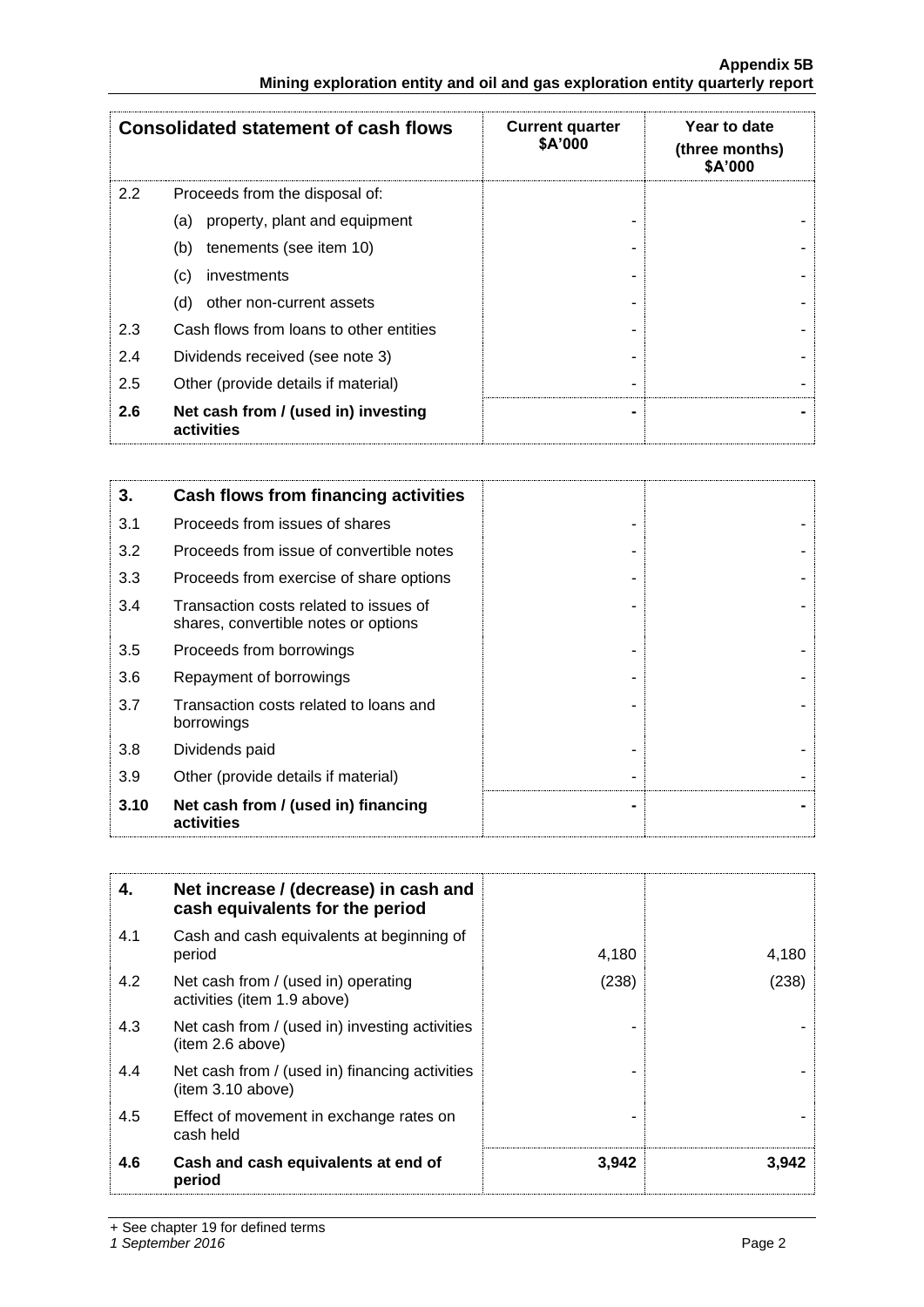| 5.  | Reconciliation of cash and cash<br>equivalents<br>at the end of the quarter (as shown in the<br>consolidated statement of cash flows) to the<br>related items in the accounts | <b>Current quarter</b><br>\$A'000 | <b>Previous quarter</b><br>\$A'000 |
|-----|-------------------------------------------------------------------------------------------------------------------------------------------------------------------------------|-----------------------------------|------------------------------------|
| 5.1 | <b>Bank balances</b>                                                                                                                                                          | 522                               | 760                                |
| 5.2 | Call deposits                                                                                                                                                                 |                                   |                                    |
| 5.3 | <b>Bank overdrafts</b>                                                                                                                                                        |                                   |                                    |
| 5.4 | Other (provide details) - Term Deposits                                                                                                                                       | 3,420                             | 3,420                              |
| 5.5 | Cash and cash equivalents at end of<br>quarter (should equal item 4.6 above)                                                                                                  | 3,942                             | 4,180                              |

| 6.  | Payments to directors of the entity and their associates                                                | <b>Current quarter</b><br>\$A'000 |
|-----|---------------------------------------------------------------------------------------------------------|-----------------------------------|
| 6.1 | Aggregate amount of payments to these parties included in item 1.2                                      | 16                                |
| 6.2 | Aggregate amount of cash flow from loans to these parties included<br>in item $2.3$                     |                                   |
| 6.3 | Include below any explanation necessary to understand the transactions included in<br>items 6.1 and 6.2 |                                   |
|     |                                                                                                         |                                   |

| 7.  | Payments to related entities of the entity and their<br>associates                        | <b>Current quarter</b><br>\$A'000 |
|-----|-------------------------------------------------------------------------------------------|-----------------------------------|
| 7.1 | Aggregate amount of payments to these parties included in item 1.2                        |                                   |
| 7.2 | Aggregate amount of cash flow from loans to these parties included<br>in item 2.3         |                                   |
| 7.3 | Include below any explanation necessary to understand the transactions included in<br>. – |                                   |

| 3. / | The lude below any explanation necessary to understand the transactions included in |
|------|-------------------------------------------------------------------------------------|
|      | items 7.1 and 7.2                                                                   |
|      |                                                                                     |

| 8.  | <b>Financing facilities available</b><br>Add notes as necessary for an<br>understanding of the position                                                                                                                                                                                      | <b>Total facility amount</b><br>at quarter end<br>\$A'000 | Amount drawn at<br>quarter end<br>\$A'000 |  |  |
|-----|----------------------------------------------------------------------------------------------------------------------------------------------------------------------------------------------------------------------------------------------------------------------------------------------|-----------------------------------------------------------|-------------------------------------------|--|--|
| 8.1 | Loan facilities                                                                                                                                                                                                                                                                              |                                                           |                                           |  |  |
| 8.2 | Credit standby arrangements                                                                                                                                                                                                                                                                  | -                                                         |                                           |  |  |
| 8.3 | Other (please specify)                                                                                                                                                                                                                                                                       | -                                                         |                                           |  |  |
| 8.4 | Include below a description of each facility above, including the lender, interest rate and<br>whether it is secured or unsecured. If any additional facilities have been entered into or are<br>proposed to be entered into after quarter end, include details of those facilities as well. |                                                           |                                           |  |  |